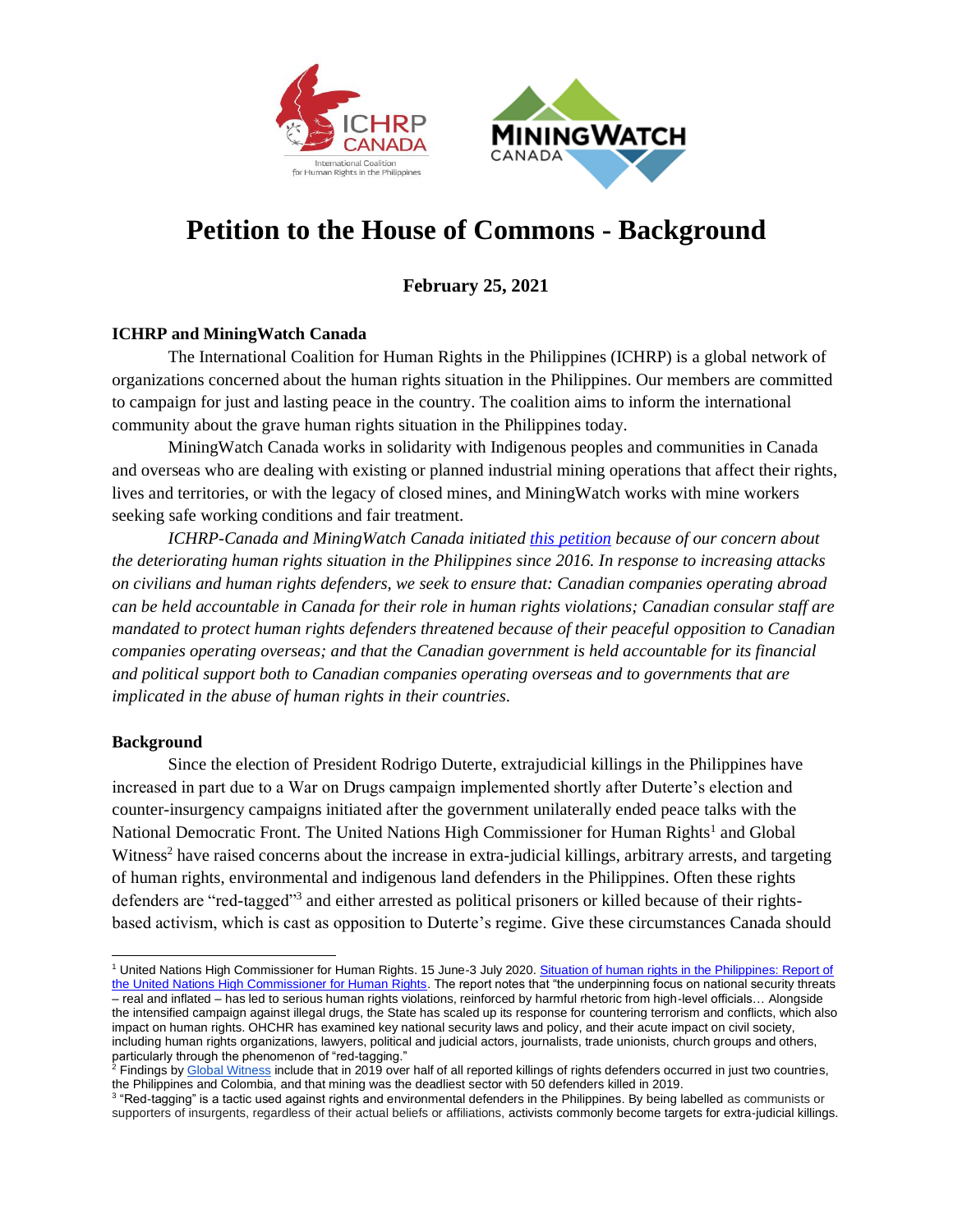not be selling military equipment and providing defence cooperation to the Philippines. In 2019, Canada issued "Export Permit Denials of Military, Dual-Use and Strategic Goods and Technology" in regard to four countries on the basis of "Canadian foreign and defence policy," the Philippines should be added to this list.<sup>4</sup>

We are also concerned about Canadian companies operating in countries where gross human rights violations are systemic. In the context of this petition our concern is in regard to Canadian mining companies operating in the Philippines.<sup>5</sup> On April 6, 2020, some 100 Philippine National Police violently dispersed 29 primarily indigenous Ifugao residents maintaining Didipio's peaceful People's Barricade, which was authorized by municipal and provincial governments on July 1, 2019. Rolando Pulido was beaten and arrested; others were wounded.<sup>6</sup> This event was triggered when Canadian mining company OceanaGold sought to have three fuel trucks run the blockade to maintain basic operations at the Didipio mine. The Didipio mine, situated in Nueva Vizcaya, started operations in 2013, but its permit expired in June 2019 and has not been renewed. Nonetheless, OceanaGold has twice used police to breach the people's blockade and gain access to the mine site. With the support of municipal and provincial governments,<sup>7</sup> local citizens and communities continue to oppose renewal of the mine's permit due to mining-related human rights abuses, environmental degradation, and negative impacts on local livelihoods.<sup>8</sup>

Finally, we are concerned about the lack of effective support by Canadian consular staff for human rights and environmental defenders threatened because of their efforts to protect rights in the context of overseas operations of Canadian companies and the lack of effective accountability mechanisms in Canada to hold Canadian companies to account when they have caused or contributed to human rights abuses overseas. When Didipio villagers met with staff at the Canadian Embassy in Manila in 2018, after having been "red tagged" because of their opposition to human rights and environmental impacts caused by OceanaGold's operations, they did not receive the protection they requested, in spite of the known threat they faced as red-tagged rights defenders.<sup>9</sup>

## **We call upon the House of Commons and Prime Minister to:**

1. Make the Canadian Ombudsperson for Responsible Enterprise (CORE) independent and empowered to compel evidence and witness testimony under oath. The government of Canada committed to grant the CORE these necessary investigatory powers, but subsequently reneged on this commitment.

<sup>4</sup> Se[e https://www.international.gc.ca/trade-commerce/controls-controles/reports-rapports/military-goods-2019-marchandises](https://www.international.gc.ca/trade-commerce/controls-controles/reports-rapports/military-goods-2019-marchandises-militaries.aspx?lang=eng)[militaries.aspx?lang=eng](https://www.international.gc.ca/trade-commerce/controls-controles/reports-rapports/military-goods-2019-marchandises-militaries.aspx?lang=eng)

<sup>&</sup>lt;sup>5</sup> The recently release[d Global Witness](https://www.globalwitness.org/documents/19938/Defending_Tomorrow_EN_high_res_-_July_2020.pdf) report finds that mining was the deadliest sector with 50 rights defenders killed in 2019 in the context of conflicts related to mining.

<sup>&</sup>lt;sup>6</sup> For more on the violent dispersal of a peaceful and authorized blockade to accommodate OceanaGold see: Global Civil Society [Organizations Condemn Violent Dispersal of Indigenous Peoples' Mining Barricade in the Philippines.](https://miningwatch.ca/news/2020/4/29/global-civil-society-organizations-condemn-violent-dispersal-indigenous-peoples)<br><sup>7</sup> In a <u>letter to President Duterte</u> of December 9, 2020, the Governor of Nueva Vizcaya Province wrote that environmenta

human rights abuses associated with the project including "loss of forests, agricultural lands, biodiversity, surface and ground water, peaceful co-existence among communities and loss of lives and properties due to flooding" conditions which he says "far outweighs the benefits derived from mining." These harms underlie the Governor's plea to President Duterte: "Continuous operation of OPGI [OceanaGold Philippines Inc.] …endangers the lives of the community…please heed our appeal. NO TO RENEWAL OF OGPI FTAA [the 25-year Financial or Technical Assistance Agreement]."

<sup>&</sup>lt;sup>8</sup> For more on the history of mining-related human and environmental abuses see: MiningWatch Canada and Institute for Policy Studies. OceanaGold in the Philippines: [Ten Violations that Should Prompt Its Removal.](https://miningwatch.ca/sites/default/files/oceanagold-report.pdf) October 2018.

<sup>9</sup> For more on the 2018 red tagging of Didipio indigenous villagers and their meeting with consular staff in Manila see[: Indigenous](https://miningwatch.ca/news/2018/12/18/indigenous-rights-defenders-targeted-over-opposition-oceanagold-mine-seek-support)  [Rights Defenders Targeted Over Opposition to OceanaGold Mine, Seek Support from Canadian Embassy in Philippines.](https://miningwatch.ca/news/2018/12/18/indigenous-rights-defenders-targeted-over-opposition-oceanagold-mine-seek-support)